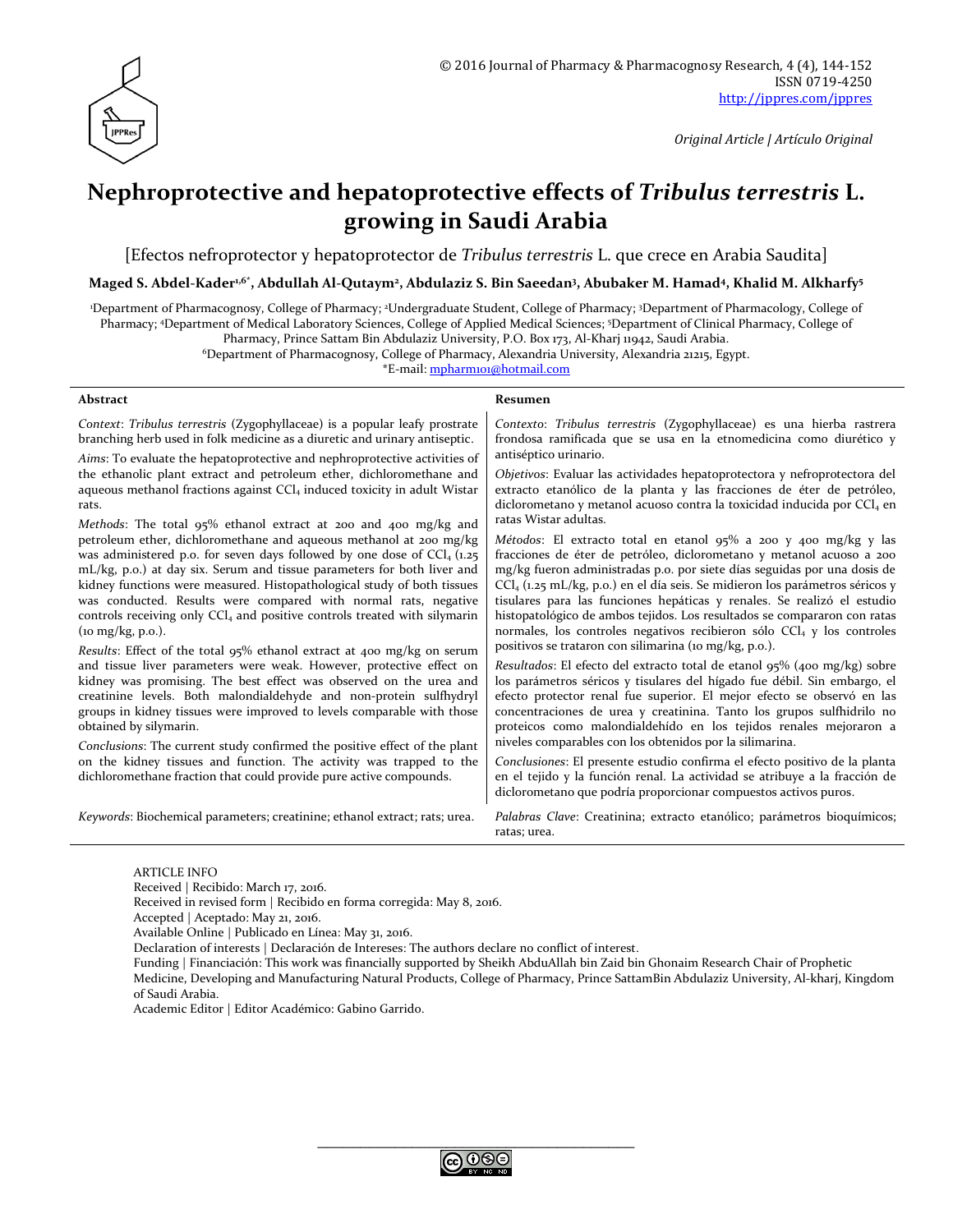#### **INTRODUCTION**

Genus *Tribulus* family Zygophyllaceae is presented in Saudi Arabia by about eight species (Collenette, 1999). *Tribulus terrestris* is native to warm temperate and tropical regions of the old world in southern Europe, southern Asia, throughout Africa, and in northern Australia. It can thrive even in desert climates and poor soil (Parker, 1972; GRIN, 2000).

*Tribulus terrestris* is a popular leafy prostrate branching herb with deep yellow flowers and stems up to 30 cm. Fruits are hairy with small narrow spines (Collenette, 1999). The plant known as "Qutiba" or "Darisa" is used in folk medicine for various purposes. It has long been used as a tonic, aphrodisiac, astringent, analgesic, stomachic, antihypertensive, diuretic and urinary anti-septic (Ody, 2000). Local Bedouin in Saudi Arabia use the plant to treat the urinary disorder (Al-Asmari et al., 2014). Hot or coldwater extract prepared from the plant is used as a beverage in Iraq (Al-Ali et al., 2003). In Turkish folk medicine, the plant is used as diuretic in the management of colic, hypertension and hypercholesterolemia (Arcasoy et al., 1998). The wide range of use in different countries as well as the LD50 of 19.8  $g/kg$ (Al-Ali et al., 2003) indicated the high safety of the plant and did not support the single case report for intoxication with a high dose of the plant water extract (Talasaz et al., 2010). This intoxication may result from the overdose or due to other contamination since the used extract was not subjected to any analyses.

Several pharmacological actions have been reports for the plant extracts and constituents. The dry fruits extract of *T. terrestris* exhibited free radical scavenging activity (Vangalapati, 2014). The methanol extract of the fruits provided protection against the mercuric chloride induced nephrotoxicity in the mice (Kavitha and Jagadeesan, 2006). The plant extract also has diuretic, aphrodisiac, antiurolithic, immunomodulatory, antidiabetic, absorption enhancing, hypolipidemic, cardiotonic, hepatoprotective, anti-inflammatory, analgesic, antispasmodic, antibacterial, anthelmintic, larvicidal and anticariogenic activities (Chhatre et al., 2014, El-Shaibany et al., 2015). The plant saponins were effective in improving myocardial energy metabolism and lactic acid metabolism in hyperlipidemic rats with acute myocardial infarction (AMI) (Jiang et al., 2006). Saponins from the plant also increase hepatic lipase (HL) and lipoprotein lipase (LPL) activity in liver tissue and decrease the ratio of LPL activities between the adipose tissue and the muscular tissue in lipid-metabolic disordered mice, which correlated with the reduction of total cholesterol (TC) and low-density lipoprotein cholesterol (LDL-C) levels in plasma and anti-atherosclerosis (Li et al., 2007). They can protect myocardial injury caused by hypoxia-reoxygenation. Morphological change shows that saponins have cytoprotective bioactivity (Zhang et al., 2010). The spirostanol-based steroidal saponins from *T. terrestris* exhibited remarkable activity against fungal organisms (*Candida albicans* and *Cryptococcus neoformans*) and cancer cell lines such as human malignant melanoma, human oral epidermoid carcinoma, human breast carcinoma, and human ovary carcinoma (Bedir et al., 2002).

The current study was conducted to evaluate the hepatoprotective and nephroprotective of the total ethanol extract and fraction of liquid-liquid partition against CCl4 induced toxicity in rats.

### **MATERIAL AND METHODS**

#### **Chemicals**

Silymarin, ethylenediamine tetraacetic acid (EDTA), Folin reagent, Mayer hematoxylin, Eosinphloxine, trichloroacetic acid, 5, 5`-dithio-bis-(2 nitrobenzoic acid), 2-thiobarbituric acid and paraffin (Sigma-Aldrich, St. Louis, MO, USA). All solvents used were of analytical grade.

#### **Plant material**

Plants of *Tribulus terrestris* L. (Zygophyllaceae) were collected from Almajmmah, Saudi Arabia, in February 2015. The plants were identified by Dr. Mohammad Atiqur Rahman, taxonomist of the Medicinal, Aromatic and Poisonous Plants Research Center (MAPPRC), College of Pharmacy, King Saud University, Riyadh, Saudi Arabia. A voucher specimen (No. 16151) was deposited at the herbarium of this center.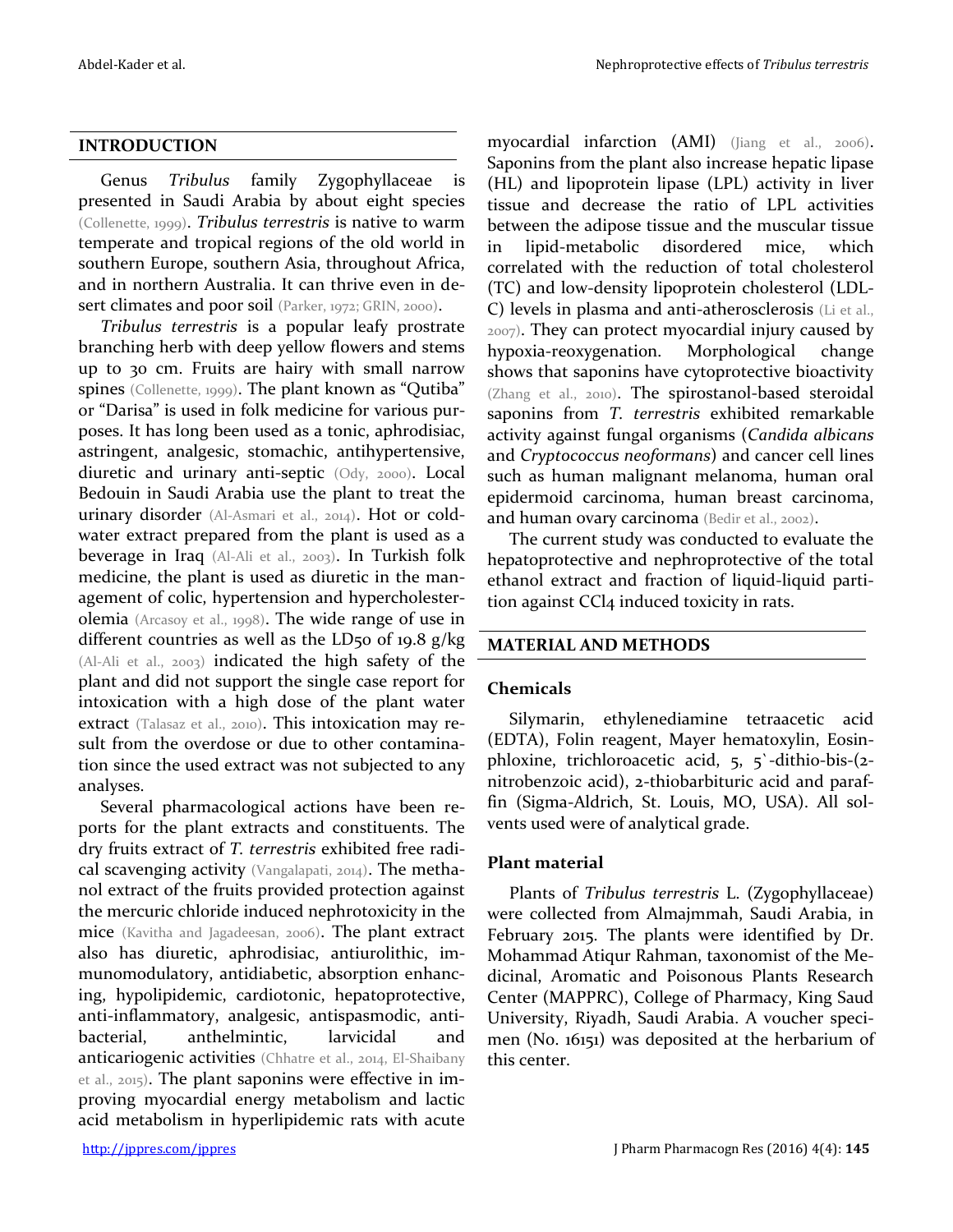### **Extraction and fractionation**

The dried ground whole plants (1000 g) were extracted to exhaustion by percolation at room temperature with 95% ethanol (12 L), and the extract was evaporated *in vacuo* to leave a dark green residue. A portion of this residue (73 g) was dissolved in 1200 mL of 20% aqueous methanol and defatted with petroleum ether (500 mL  $\times$  3) to yield 21.2 g petroleum ether soluble fraction. The aqueous methanol fraction was diluted with water until a 40% aqueous methanol mixture was produced and this was partitioned with dichloromethane (500 mL  $\times$  3) to yield 1.8 g of dichloromethane soluble fraction and 50 g of the aqueous methanol soluble fraction.

# **Animals**

Male Wistar albino rats (150-200 g) of approximately the same age (8-10 weeks), obtained from the Experimental Animal Care Center, College of Pharmacy, King Saud University, Riyadh were used. The animals were housed under constant temperature ( $22 \pm 2$ °C), humidity ( $55\%$ ) and light/dark conditions (12/12 h). They were provided with Purina chow (LabDiet, St. Louis, USA) and free access to drinking water *ad libitum* (Abdel-Kader et al., 2010). The experiments and procedures used in this study were approved by the Ethical Committee of the College of Pharmacy, Prince Sattam Bin Abdulaziz University, according to existing international regulations for the handling and care of laboratory animals.

# **Hepatoprotective and nephroprotective activity**

Male Wistar rats were divided into eight groups of five animals each. Group I received (1 mL, p.o.) normal saline solution and was kept as a control group. Groups II - VIII received a single dose p.o. of  $CCl<sub>4</sub>$  (1.25 mL/kg body weight). Group II received only CCl<sup>4</sup> treatment. Group III was administered silymarin at a dose of 10 mg/kg p.o. (20.7  $\mu$ mol/kg, p.o). Groups IV - V were treated p.o. with 200 and 400 mg/kg of the total ethanolic extract. Groups VI - VIII were treated p.o. with 200 mg/kg of aqueous methanol soluble fraction, dichloromethane soluble fraction and petroleum ether soluble fraction, respectively. Treatment started five days before  $\text{Cl}_4$ administration and continued until day six. After 24 h, following  $\text{Cl}_4$  administration in day seven the animals were sacrificed using ether anesthesia. Blood samples were collected by heart puncture, and the serum was separated for evaluating the biochemical parameters.

# **Determination of biochemical enzymatic parameters**

The biochemical parameters such as aspartate aminotransferase (AST), alanine aminotransferase (ALT), gamma-glutamyltranspeptidase (GGT), alkaline phosphatase (ALP) and total bilirubin were estimated by reported methods (Edwards and Bouchier, 1991). The enzyme activities were measured using diagnostic strips (Reflotron<sup>®</sup>, Roche, Basel, Switzerland) and were read on a Reflotron<sup>®</sup> Plus instrument (Roche, Basel, Switzerland). Serum creatinine and blood urea were assayed using Randox Diagnostic kits (Randox Laboratories Ltd., Crumlin, U.K.) by the reported method (Varley and Alan, 1984), creatinine kinase and uric acid were determined using Reflotron, Roche kit, and lactate dehydrogenase (LDH) was estimated using Human diagnostic kit with UV-VIS Spectrophotometer (Shimadzu, Japan) (Merdes et al., 1985; Braun et al., 1987). Potassium level was measured using diagnostic strips (Reflotron<sup>®</sup>, Roche) while the photometric determination of sodium level was done using Mg-uranyl acetate method (Henry et al., 1974) and calcium was determined by colorimetry (Moorehead & Biggs, 1974).

### **Determination of non-protein sulfhydryl groups, malondialdehyde, and total protein**

The livers and kidneys samples were separately cooled in a beaker immersed in an ice bath. The tissues were homogenized in 0.02 M EDTA in a Potter-Elvehjem type C homogenizer (Sigma-Aldrich, St. Louis, MO, USA). Homogenate equivalent to 100 mg tissues was used for the measurements. Nonprotein sulfhydryl groups (NP-SH) were quantified by mixing homogenate with 4 mL of distilled water and 1 mL of 50% trichloroacetic acid (TCA) in 15 mL test tubes. The tubes were shaken intermittently for 10-15 min and centrifuged for 15 min at approximately 3000 rpm to precipitate the protein. Two mL of the supernatant were mixed with 4 mL of 0.4 M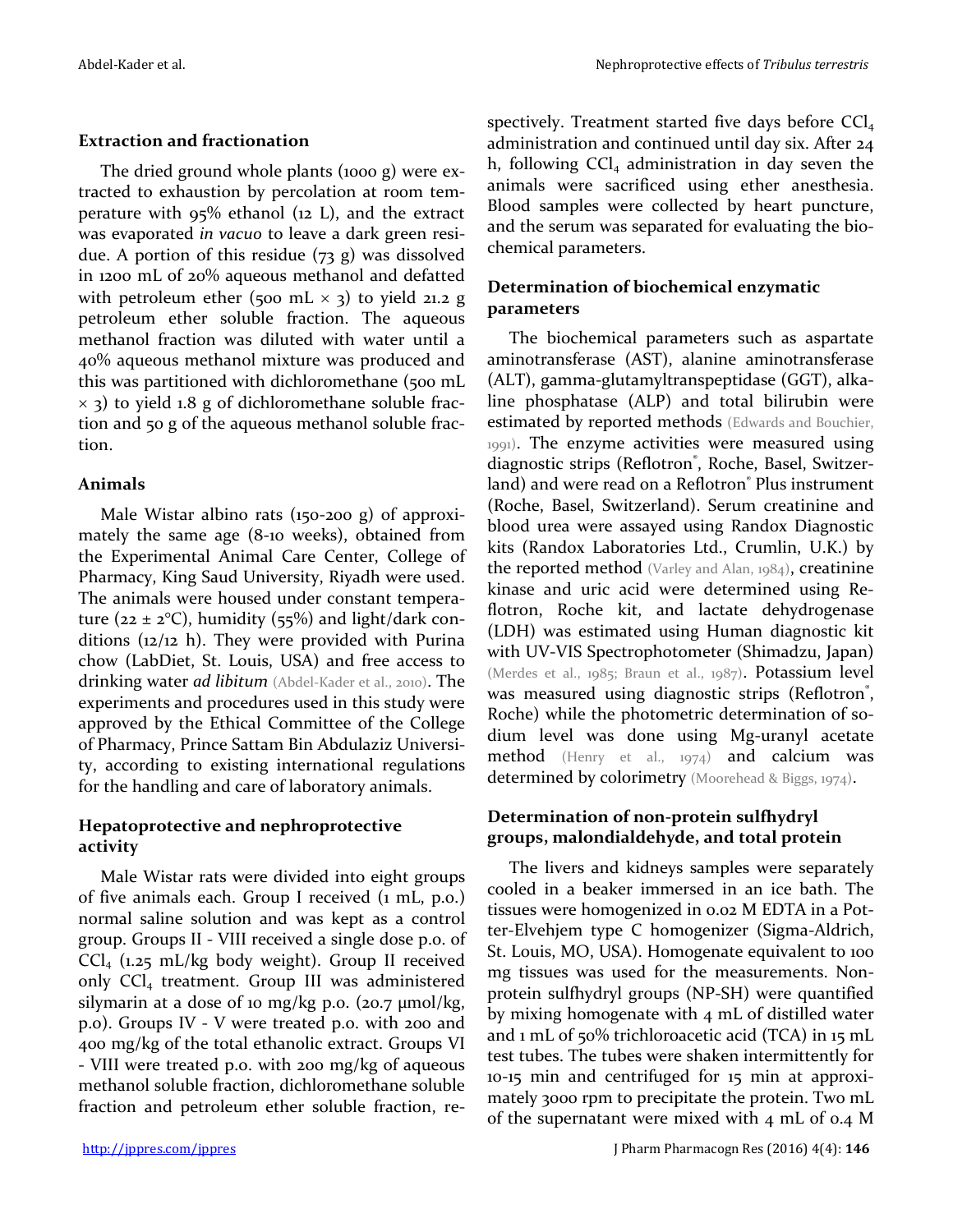of Tris buffer, pH 8.9 and 0.1 mL of 0.01 M of DTNB [5,5`-dithio-bis-(2-nitrobenzoic acid)] and the samples were shaken. The absorbance was measured spectrophotometrically within 5 min of addition of DTNB at 412 nm against a reagent blank with no homogenate (Sedlak and Lindsay, 1968).

Concentrations of malondialdehyde (MDA) were determined by incubation of the homogenate at  $37^{\circ}$ C for 3 h in a metabolic shaker. Then 1 mL of 10% aqueous TCA was added and mixed. The mixture was then centrifuged at 800 rpm for 10 min. One millilitre of the supernatant was removed and mixed with 1 mL of 0.67% 2-thiobarbituric acid in water and placed in a boiling water bath for 10 min. The mixture was cooled and diluted with 1 mL distilled water. The absorbance of the solution was then measured at 535 nm. The content of MDA (nmol/g wet tissue), as an index of the magnitude of lipid peroxidation, was then calculated, by reference to a standard curve of MDA solution (Utley et al., 1967).

For total protein (TP) determination, parts of the homogenate were treated with 0.7 mL of Lowry's solution, mixed and incubated for 20 min in dark at room temperature. Diluted Folin's reagent (0.1 mL) was then added, and samples were incubated at room temperature in the dark for 30 min. The absorbance of the resulted solutions was then measured at 750 nm (Lowry et al., 1951).

# **Histopathology**

The fixed liver and kidney samples were placed in cassettes and loaded into automated vacuum tissue processor (ASP 300 S, Leica Biosystems, Nussloch, Germany). The samples were embedded and blocked in paraffin wax, and thin sections (3 μm) were made using microtome (TBS SHUR/cut 4500, Triangle Biomedical Sciences, Durham, North Carolina, USA). Sections were stained with Mayer's hematoxylin solution and counterstained in eosinphloxine solution (Prophet et al., 1994). Slides were examined using Slide Scanner (SCN 400 F Leica Microsystems, Wetzlar, Germany) for slide observation and imaging on the magnification of 10x and 40x objectives

# **Statistical analysis**

Results were expressed as mean ± standard error of mean (SEM). Statistical analysis was performed, using one-way analysis of variance (ANOVA). When the F-value was found statistically significant  $(p < 0.05)$ , further comparisons among groups were made using Dunnett's multiple comparisons test. All statistical analyses were performed using SPSS software 17.0 (Released Aug. 23, 2008), Chicago, USA.

# **RESULTS AND DISCUSSION**

Total extract of *T. terrestris* was subjected to biological testing for evaluation of the hepatoprotective and nephroprotective activities using silymarin as standard. The use of silymarin, at a dose of 10 mg/kg before the administration of CCl4 resulted in a significant decrease in the elevated AST, ALT, GGT, ALP, and bilirubin level in rats. The total extract of *T. terrestris* showed a weak protective effect at the two used doses (200 and 400 mg/kg) (Table 1). Effect on the levels of MDA, NP-SH, and total protein even with the higher dose was also weak and not highly significant (Table 2). Consequently, further investigation for liver protection was discontinued.

The kidney regulates plasma ionic composition including sodium, potassium, calcium, magnesium, chloride. It is also concerned with the removal of nitrogenous metabolic waste products such as urea, creatinine and uric acid (Pocock and Richards, 2006). Elevations of serum electrolytes, urea and creatinine are considered reliable parameters for investigating drug-induced nephrotoxicity in animals and man (Adelman et al., 1981).

The toxicity of CCl<sub>4</sub> resulted in a significant impairment of kidney functions. CCl4 is metabolized by cytochrome P-450, and this process generates a highly reactive free radical, initiates lipid peroxidation of the cell membrane of the endoplasmic reticulum and causes a chain reaction. These reactive oxygen species can cause oxidative damage to DNA, proteins and lipids (Melin et al., 2000). This toxicity is reflected as the elevation of the serum levels of LDH, creatinine-kinase, urea, uric acid, creatinine, sodium, potassium and calcium (Tables 3, 4). The level of MDA in kidney tissues was elevated while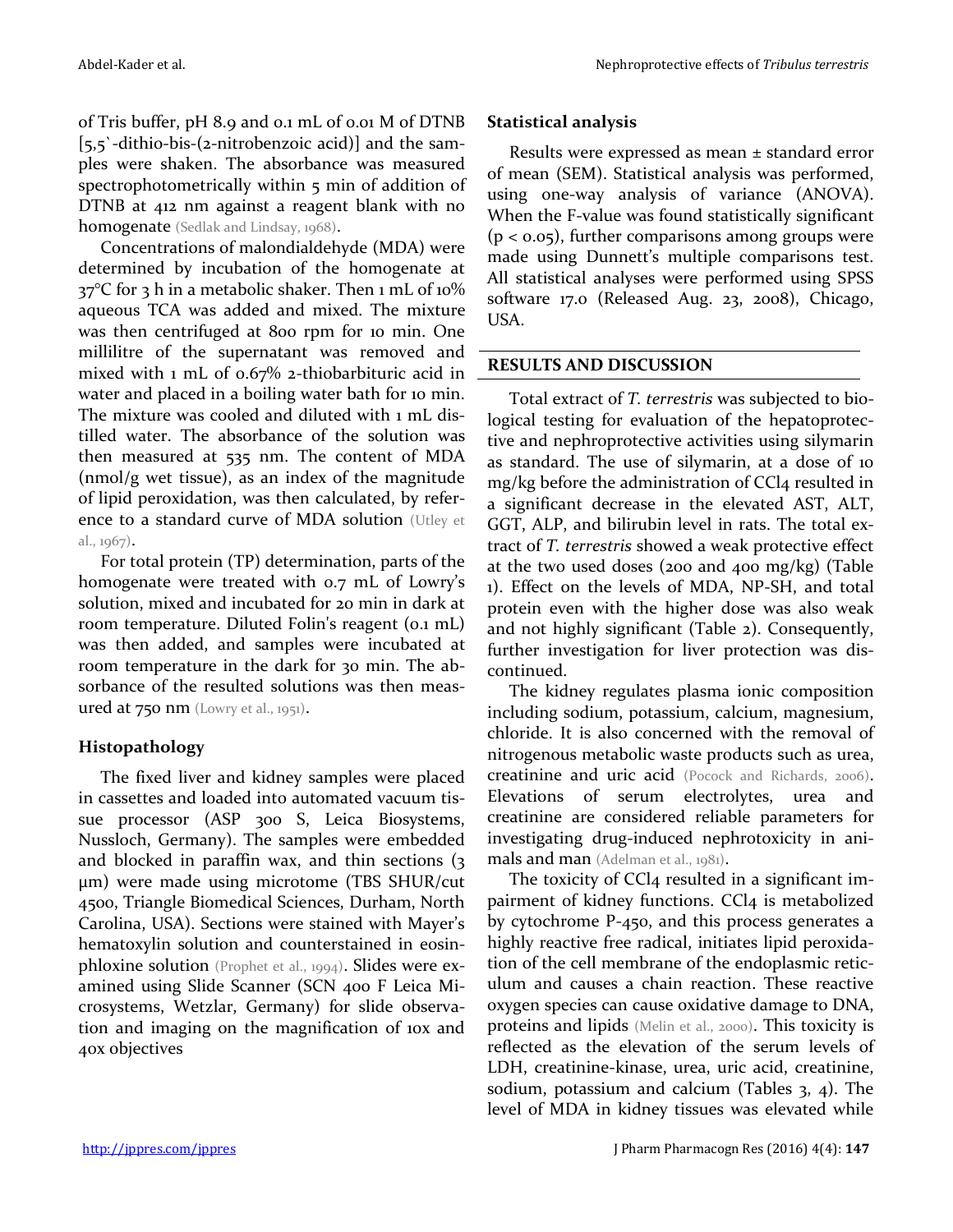NP-SH and total protein levels were decreased (Table 5). The protective effect of silymarin reversed these effects with different degrees. The extract of *T. terrestris* showed a dose-dependent effect and highly significant reduction in the urea and creatinine levels (Table 3). Improvement in the levels of sodium, potassium and calcium was also observed (Table 4). The level of MDA was reduced to 3.59  $\pm$ 0.17 and 2.59  $\pm$  0.15 nmol/g with the use of 200 and 400 mg/ kg extract, respectively. At the higher dose, the level of NP-SH was restored to  $5.72 \pm 0.71$ nmol/g close to the control value  $6.46 \pm 0.25$ nmol/g. Effect on total protein was not statistically significant (Table 5).

Histopathological study revealed the normal renal architecture in animals in the control group (Fig. 1-A). Kidney cells of rats treated with CCl4 showed dramatic histopathological changes (Fig. 1- B). Kidney cells of rats treated with CCl<sub>4</sub> and *T*. *terrestris* showed few signs of toxicity. Most of the cells were protected and appeared as normal while the damaged cells were few (Fig. 1-D). The results support the ability of the plant extract to protect against CCl4 induced toxicity. Previous studies have also demonstrated the safety of this plant. None of acute, subacute or chronic toxicological studies

have indicated any toxicity (Zarkova, 1983; Gendzhev, 1985; Vir and Sandeep, 2015).

The petroleum ether, dichloromethane, and aqueous methanol fractions were tested for their nephroprotective activity at 200 mg/kg. Three parameters: serum creatinine, urea, and uric acid were measured (Table 6). The dichloromethane fraction was the most active where significant improvements were observed in the used parameters (55, 27, 51% reduction in the levels of serum creatinine, urea, and uric acid, respectively) compared to silymarin (60, 45, 55% reduction). The aqueous methanol fraction was less active while the petroleum ether fraction showed very weak effect. The results pointed out to some active compounds present in the dichloromethane and aqueous methanol fractions. Some studies have reported the identification of tribulusamides A and B, tigogenin, neotigogenin, terrestrosid F, and gitonin in *Tribulus terrestris* extracts (Kostova and Dinchev, 2005) to which could be attributed part of the effects found in this study (Li et al., 2007) but the isolation and identification of these or other compounds, in the present extract or fractions, is one of our future research plans.

| Dose<br>Treatment<br>(mg/kg) |              | AST                      |                          | ALT                              |                          | GGT                              |                          | ALP                             |                          | Bilirubin                        |                          |
|------------------------------|--------------|--------------------------|--------------------------|----------------------------------|--------------------------|----------------------------------|--------------------------|---------------------------------|--------------------------|----------------------------------|--------------------------|
|                              |              | (IU/L)                   | $\%$                     | (IU/L)                           | $\%$                     | (IU/L)                           | $\%$                     | (IU/L)                          | $\%$                     | (mg/dL)                          | $\frac{0}{0}$            |
| Control                      | 1 mL         | $100.20 \pm 6.89$        | $\sim$                   | $30.07 \pm 3.82$                 | $\sim$                   | $3.57 \pm 0.26$                  | $\overline{\phantom{a}}$ | $363.75 \pm 13.44$              | $\overline{\phantom{a}}$ | $0.54 \pm 0.0$                   | $\overline{\phantom{a}}$ |
| CCl <sub>4</sub>             | $1.25$ mL/kg | $314.75 \pm 13.30$ ***a  | $\overline{\phantom{a}}$ | $277.75 \pm 8.91^{\ast\ast\ast}$ | $\overline{\phantom{a}}$ | $10.72 \pm 0.37$ <sup>***a</sup> | $\sim$                   | $657.00 \pm 21.06***$           | $\overline{\phantom{a}}$ | $2.57 \pm 0.17$ <sup>***</sup> a |                          |
| $SiI + CCl$                  | 10           | $136.00 \pm 10.00^{***}$ | 57                       | $94.27 \pm 6.10^{***b}$          | 66                       | $5.82 \pm 0.33^{***b}$           | 46                       | $416.00 \pm 8.72^{***b}$        | 37                       | $0.89 \pm 0.08***$               | 65                       |
| $ETT + CCI4$                 | 200          | $285.00 \pm 8.44^b$      | 9                        | $275.25 \pm 11.30^b$             | $\sim$                   | $9.62 \pm 0.42^b$                | $10\,$                   | $668.85 \pm 15.28$ <sup>b</sup> | $\sim$                   | $2.22 \pm 0.12^{b}$              | 14                       |
| $ETT + CCI$                  | 400          | $225.75 \pm 12.97^b$     | 28                       | $242.25 \pm 7.33^{*b}$           | 13                       | $8.75 \pm 0.47^{\ast\ast}$ b     | 18                       | $566.00 \pm 17.93^{*b}$         | 14                       | $1.83 \pm 0.08^{**}$             | 29                       |

**Table 1.** Effect of *T. terrestris* total ethanol extract (ETT) on serum marker enzymes of control and experimental rats.

All values represent mean ± SEM of n = 5. \*p<0.05; \*\*p<0.01; \*\*p<0.001; ANOVA, followed by Dunnett's multiple comparison test.

<sup>a</sup> As compared with Control group (administered with a solution of 0.9% sodium chloride). <sup>b</sup> As compared with CCl<sub>4</sub> only group.

Sil: Silymarin; AST: Aspartate aminotransferase; ALT: Alanine aminotransferase; GGT: Gamma-glutamyltranspeptidase; ALP: Alkaline phosphatase.

% Represents % of change respect to CCl4 group.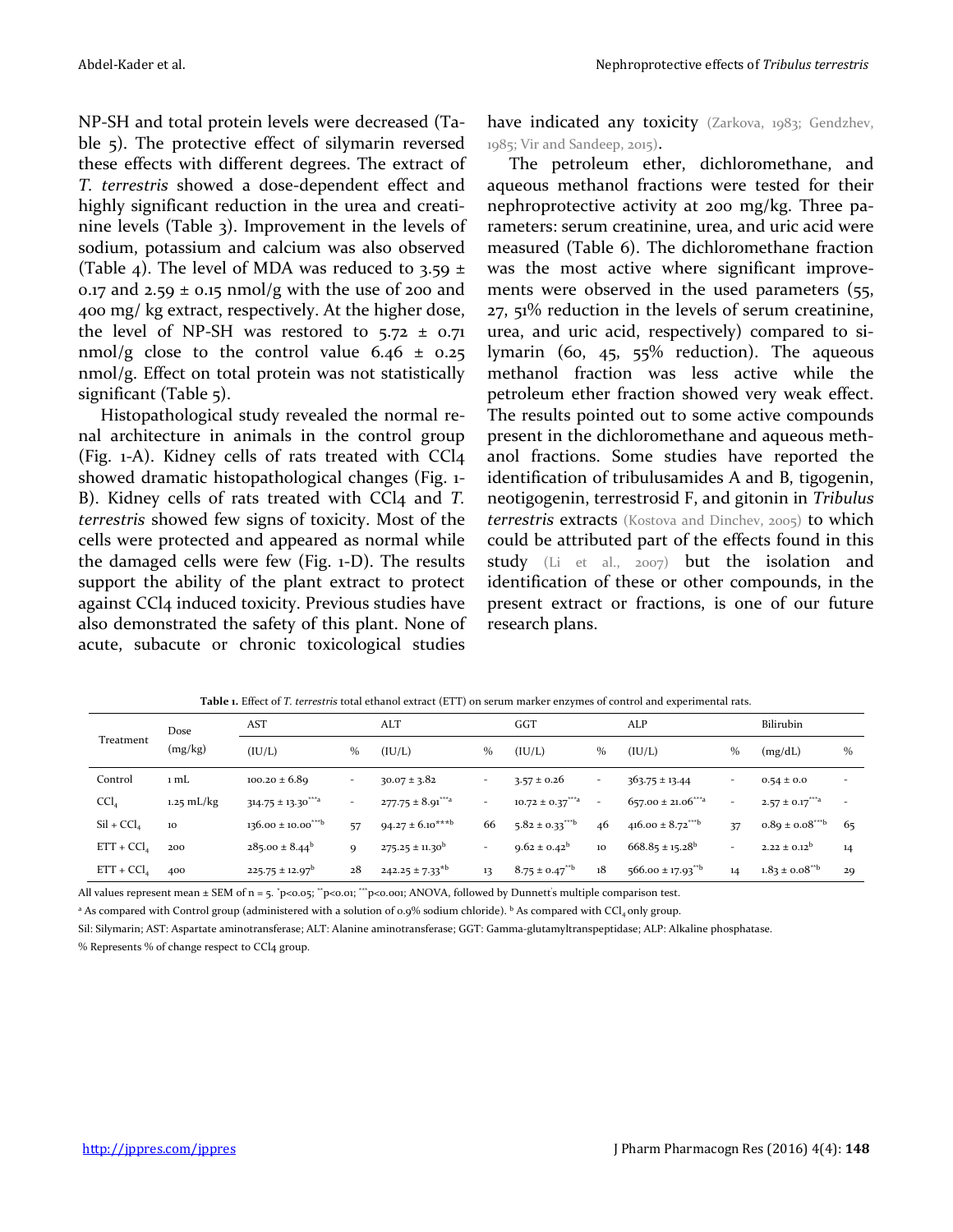| Table 2. Effect of T. terrestris total ethanol extract (ETT) on MDA, NP-SH and total protein in liver tissue of control and experimental rats. |  |  |  |
|------------------------------------------------------------------------------------------------------------------------------------------------|--|--|--|
|------------------------------------------------------------------------------------------------------------------------------------------------|--|--|--|

| Treatment        | Dose<br>(mg/kg) | <b>MDA</b><br>(mmol/g) | $NP-SH$<br>(mmol/g)             | Total protein<br>(g/L)          |
|------------------|-----------------|------------------------|---------------------------------|---------------------------------|
| Control          | 1 mL            | $0.40 \pm 0.03$        | $7.78 \pm 0.66$                 | $112.57 \pm 4.68$               |
| CCl <sub>4</sub> | $1.25$ mL/kg    | $4.26 \pm 0.58^{***a}$ | $3.90 \pm 0.39$ <sup>***a</sup> | $60.47 \pm 4.62^{\ast\ast\ast}$ |
| $SiI + CCl4$     | 10              | $1.09 \pm 0.07^{***b}$ | $6.71 \pm 0.67^{*b}$            | $88.62 \pm 4.68^{**}$           |
| $ETT + CCl4$     | 200             | $3.51 \pm 0.19^b$      | $4.85 \pm 0.36^b$               | $61.67 \pm 2.99^b$              |
| $ETT + CCl4$     | 400             | $2.50 \pm 0.06^{b}$    | $5.51 \pm 0.31^{\text{th}}$     | $68.86 \pm 2.04^b$              |

All values represent mean ± SEM of n = 5. \*p<0.05; \*\*p<0.01; \*\*p<0.001; ANOVA, followed by Dunnett's multiple comparison test. <sup>a</sup> As compared with Control group (administered with a solution of 0.9% sodium chloride). <sup>b</sup> As compared with CCl<sub>4</sub> only group. NP-SH: Non-protein sulfhydryl groups; MDA: Malondialdehyde; Sil: Silymarin.

**Table 3.** Effect of *T. terrestris* total ethanol extract (ETT) on LDH, creatinine-kinase, urea, uric acid and creatinine of control and experimental rats.

| Dose             |              | <b>LDH</b>                         |                          | Creatinine-kinase                  |                          | Urea                           |                          | Uric acid                       |                          | Creatinine             |                          |
|------------------|--------------|------------------------------------|--------------------------|------------------------------------|--------------------------|--------------------------------|--------------------------|---------------------------------|--------------------------|------------------------|--------------------------|
| Treatment        | (mg/kg)      | IU/L                               | $\%$                     | IU/L                               | $\%$                     | (mmol/L)                       | %                        | (mg/dL)                         | $\%$                     | (mg/dL)                | $\%$                     |
| Control          | 1 mL         | $121.25 \pm 9.69$                  | $\sim$                   | $164.00 \pm 7.22$                  | $\overline{\phantom{a}}$ | $37.60 \pm 1.77$               | $\overline{\phantom{a}}$ | $1.95 \pm 0.14$                 | $\overline{\phantom{0}}$ | $0.98 \pm 0.06$        | $\overline{\phantom{a}}$ |
| CCl <sub>4</sub> | $1.25$ mL/kg | $207.25 \pm 9.15$ <sup>***a</sup>  | $\overline{\phantom{a}}$ | $275.00 \pm 11.94$ <sup>***a</sup> | $\equiv$                 | $189.50 \pm 7.68***$           | $\overline{\phantom{a}}$ | $6.32 \pm 0.27***$              | $\sim$                   | $3.82 \pm 0.18***$     | $\overline{a}$           |
| $SiI + CCl4$     | 10           | $135.00 \pm 13.54$ <sup>***b</sup> | 35                       | $211.25 \pm 6.30^{***b}$           | 23                       | $119.65 \pm 9.48***b$          | 37                       | $2.42 \pm 0.26***$              | 62                       | $1.79 \pm 0.13^{***}$  | 53                       |
| $ETT + CCI$      | 200          | $199.25 \pm 5.45^{\circ}$          | 4                        | $286.75 \pm 6.90^b$                | $\overline{4}$           | $159.50 \pm 6.02^{\text{th}}$  | 16                       | $5.53 \pm 0.3^b$                | 12                       | $2.48 \pm 0.23^{***b}$ | 35                       |
| $ETT + CCI$      | 400          | $170.25 \pm 4.64^{**b}$            | 19                       | $243.50 \pm 5.95^{\text{th}}$      | $11\,$                   | $148.50 \pm 5.97^{\text{**b}}$ | 26                       | $4.85 \pm 0.12$ <sup>***b</sup> | 23                       | $2.15 \pm 0.15^{***b}$ | 44                       |

All values represent mean ± SEM of n = 5. \*p<0.05; \*\*p<0.00; \*\*p<0.001; ANOVA, followed by Dunnett's multiple comparison test.

a As compared with Control group (administered with a solution of 0.9% sodium chloride). **b** As compared with CCl<sub>4</sub> only group

% Represents % of change respect to CCl4 group.

Sil: Silymarin; LDH: Lactate dehydrogenase.

|  |  |  | Table 4. Effect of T. terrestris total ethanol extract (ETT) on sodium, potassium and calcium of control and experimental rats. |  |  |
|--|--|--|---------------------------------------------------------------------------------------------------------------------------------|--|--|
|  |  |  |                                                                                                                                 |  |  |

|                  | Dose         | Sodium                 |                | Potassium                      |                          | Calcium               |        |
|------------------|--------------|------------------------|----------------|--------------------------------|--------------------------|-----------------------|--------|
| Treatment        | (mg/kg)      | (mEq/L)                | $\%$           | (mEq/L)                        | $\%$                     | (mg/dL)               | $\%$   |
| Control          | 1 mL         | $98.15 \pm 3.53$       |                | $4.40 \pm 0.21$                | $\overline{\phantom{0}}$ | $4.53 \pm 0.34$       |        |
| CCl <sub>4</sub> | $1.25$ mL/kg | $158.39 \pm 1.75***$   |                | $13.45 \pm 1.09$ ***a          | $\overline{\phantom{0}}$ | $23.61 \pm 0.21$ ***a | $\sim$ |
| $SiI + CCl4$     | 10           | $129.43 \pm 1.73$ ***b | 18             | $6.45 \pm 0.25***$             | 52                       | $13.69 \pm 1.55***$   | 42     |
| $ETT + CCl4$     | 200          | $152.06 \pm 0.91***$   | $\overline{4}$ | $10.05 \pm 0.56$ <sup>*b</sup> | 25                       | $21.07 \pm 2.18^b$    | 11     |
| $ETT + CCl4$     | 400          | $143.19 \pm 2.84***$   | 10             | $9.22 \pm 0.37$ <sup>**b</sup> | 31                       | $18.69 \pm 1.05^{*b}$ | 21     |

All values represent mean ± SEM of n = 5. \*p<0.05; \*\*p<0.01; \*\*\*p<0.001; ANOVA, followed by Dunnett' s multiple comparison test.

<sup>a</sup>As compared with Control group (administered with a solution of 0.9% sodium chloride). <sup>b</sup>As compared with CCl<sub>4</sub> only group. % Represents % of change respect to CCl4 group.

Sil: Silymarin.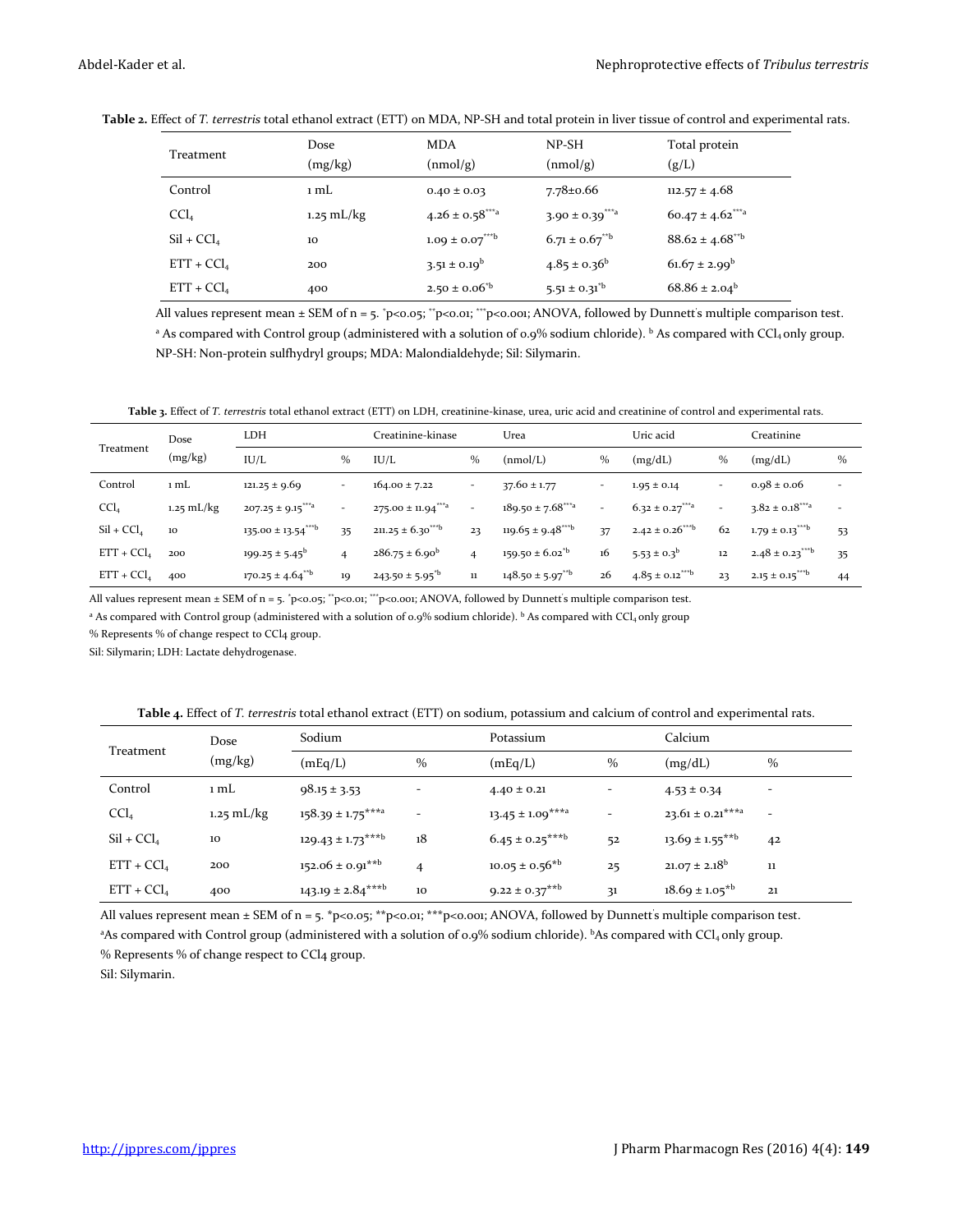| Treatment        | Dose         | <b>MDA</b>             | $NP-SH$                     | Total protein          |
|------------------|--------------|------------------------|-----------------------------|------------------------|
|                  | (mg/kg)      | (nmol/g)               | (nmol/g)                    | (g/L)                  |
| Control          | 1 mL         | $0.29 \pm 0.01$        | $6.46 \pm 0.25$             | $141.91 \pm 4.15$      |
| CCl <sub>4</sub> | $1.25$ mL/kg | $4.42 \pm 0.28***$     | $3.91 \pm 0.19$ ***a        | $64.07 \pm 4.82***$    |
| $SiI + CCl4$     | 10           | $1.24 \pm 0.02$ ***b   | $6.41 \pm 0.44***$          | $104.19 \pm 4.42$ ***b |
| $ETT + CCl4$     | 200          | $3.59 \pm 0.17^{*b}$   | $4.72 \pm 0.33^b$           | $66.46 \pm 3.70^b$     |
| $ETT + CCl4$     | 400          | $2.59 \pm 0.15^{***b}$ | $5.72 \pm 0.71^{\text{kb}}$ | $74.85 \pm 5.56^b$     |

**Table 5.** Effect of *T. terrestris* total ethanol extract (ETT) on MDA, NP-SH and total protein in kidney tissue of control and experimental rats.

All values represent mean ± SEM of n = 5. \*p<0.05; \*\*p<0.01; \*\*\*p<0.001; ANOVA, followed by Dunnett' s multiple comparison test.

<sup>a</sup>As compared with Control group (administered with a solution of 0.9% sodium chloride). <sup>b</sup>As compared with  $CCl<sub>4</sub> only group.$ 

NP-SH: Non-protein sulfhydryl groups; MDA: Malondialdehyde; Sil: Silymarin.

**Table 6.** Effect of *T. terrestris* fractions on serum creatinine, urea, and uric acid in control and experimental rats.

| Treatment        | Dose                 | Creatinine           |                          | Urea                             |                          | Uric acid              |                          |
|------------------|----------------------|----------------------|--------------------------|----------------------------------|--------------------------|------------------------|--------------------------|
|                  | (mg/kg)              | (mg/dL)              | $\frac{0}{0}$            | (nmol/L)                         | $\frac{0}{0}$            | (mg/dL)                | $\%$                     |
| Control          | 1 mL                 | $0.82 \pm 0.04$      | $\overline{\phantom{a}}$ | $40.80 \pm 2.82$                 | $\overline{\phantom{a}}$ | $1.91 \pm 0.09$        |                          |
| CCl <sub>4</sub> | $1.25 \text{ mL/kg}$ | $3.37 \pm 0.30***$   | $\overline{\phantom{a}}$ | $148 \pm 5.90***$ <sup>***</sup> | $\overline{\phantom{a}}$ | $6.12 \pm 0.17$ ***a   | $\overline{\phantom{a}}$ |
| $SiI + CCl4$     | 10                   | $1.34 \pm 0.13***$   | 60                       | $82.07 \pm 7.12***$              | 45                       | $2.73 \pm 0.17***$     | 55                       |
| $AM + CCl4$      | 200                  | $1.92 \pm 0.18^{*b}$ | 43                       | $128.50 \pm 6.30^{*b}$           | 13                       | $3.67 \pm 0.15***$     | 40                       |
| $DCM + CCl4$     | 200                  | $1.52 \pm 0.06***$   | 55                       | $108.00 \pm 1.58***$             | 27                       | $3.02 \pm 0.16***$     | 51                       |
| $PE + CCl4$      | 200                  | $2.54 \pm 0.27^b$    | 25                       | $142.00 \pm 5.32^b$              | $\overline{4}$           | $4.73 \pm 0.21^{***b}$ | 23                       |

All values represent mean ± SEM of n = 5. \*p<0.05; \*\*p<0.01; \*\*\*p<0.001; ANOVA, followed by Dunnett' s multiple comparison test. <sup>a</sup>As compared with Control group (administered with a solution of 0.9% sodium chloride). <sup>b</sup>As compared with CCl<sub>4</sub> only group.

% Represents % of change respect to CCl4 group.

Sil: Silymarin; AM: Aqueous methanol fraction; DCM: Dichloromethane fraction; PE: Petroleum ether fraction.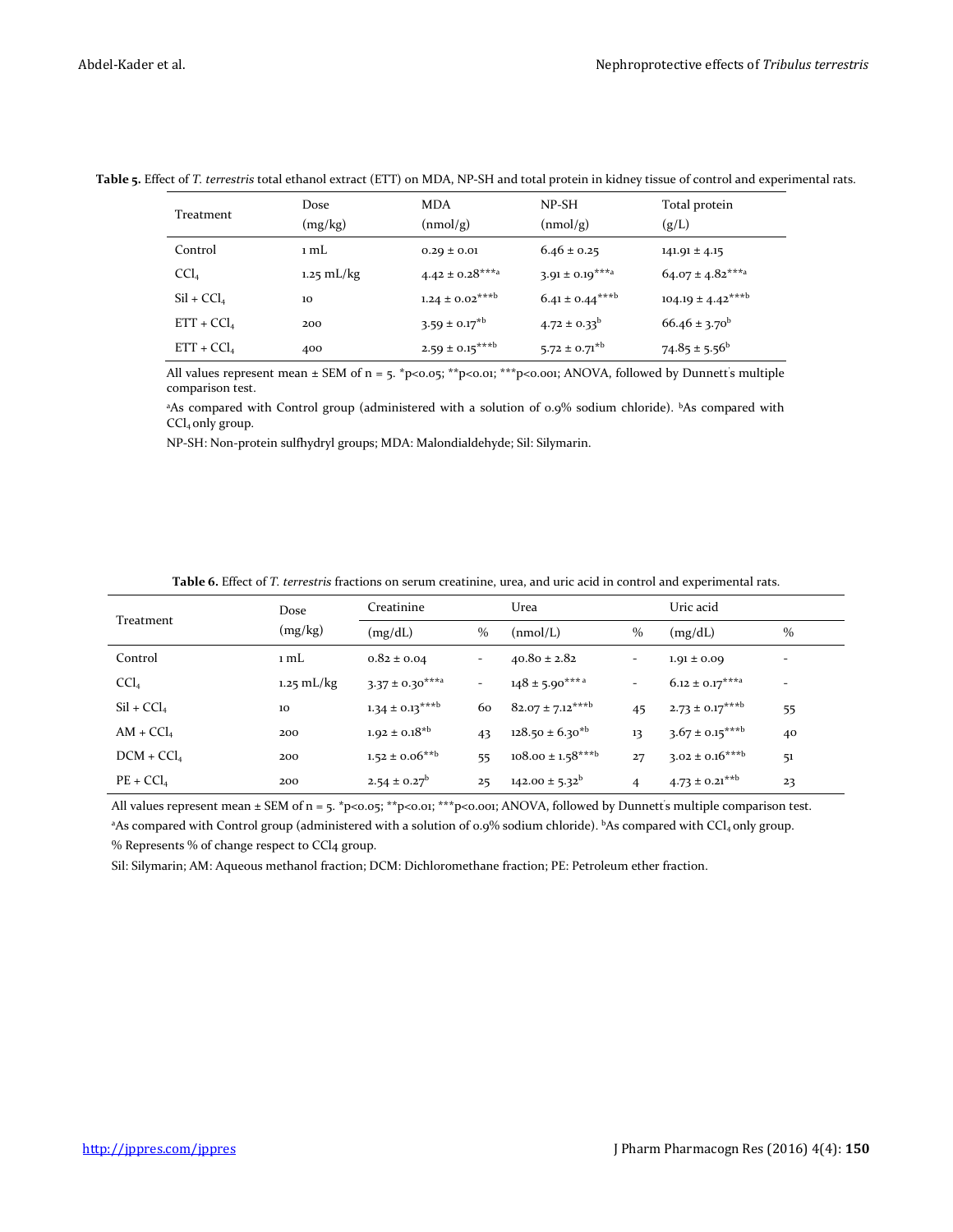

**Figure 1.** Histopathological appearance of kidney cells; **(A)** normal cells; **(B)** kidney cells of rats treated with CCl<sub>4</sub> showed Abnormal cellular structures with degenerated corpuscle. Abnormal glomeruli, reduced in size, the almost absence of Bowman space, degenerated and convoluted necrotic tubules. Inflammatory infiltrate, abnormal calyx obstructed by hyaline and granulated materials. **(C)** Kidney cells of rats treated with CCl<sub>4</sub> and silymarin (10 mg/kg) showed some abnormal cortex, corpuscle, convoluted tubules with glomerulus architecture disruption, reduced in size, reduced Bowman space, degeneration, and necrosis in both glomerulus and tubules. **(D)** Kidney cells of rats treated with CCl<sub>4</sub> and *T. terrestris* total ethanol extract (400 mg/kg) showed corpuscle contain normal and few abnormal glomeruli. Almost normal glomerulus, slight degeneration in Bowman capsule and tubules, necrosis in few tubules. Medulla shows mildly degenerated tubules obstructed with hyaline and cellular materials. Calyx with the abnormal presence of the hyaline material. Magnification 20x, 100 µm.

#### **CONCLUSIONS**

The obtained results indicated the extract of *Tribulus terrestris* has significant nephroprotective activity as claimed in folk medicine. After liquidliquid fractionation, the activity was trapped to the dichloromethane fraction followed by the polar aqueous methanol fraction. Furthers chromatographic investigation directed by biological evaluation are needed to identify the active principle of this plant.

#### **CONFLICT OF INTEREST**

The authors declare no conflict of interest.

#### **ACKNOWLEDGEMENT**

This project was supported by Sheikh AbduAllah bin Zaid bin Ghonaim Research Chair of Prophetic Medicine, Developing and Manufacturing Natural Products, College of Pharmacy, Prince SattamBin Abdulaziz University, Al-kharj, Kingdom of Saudi Arabia.